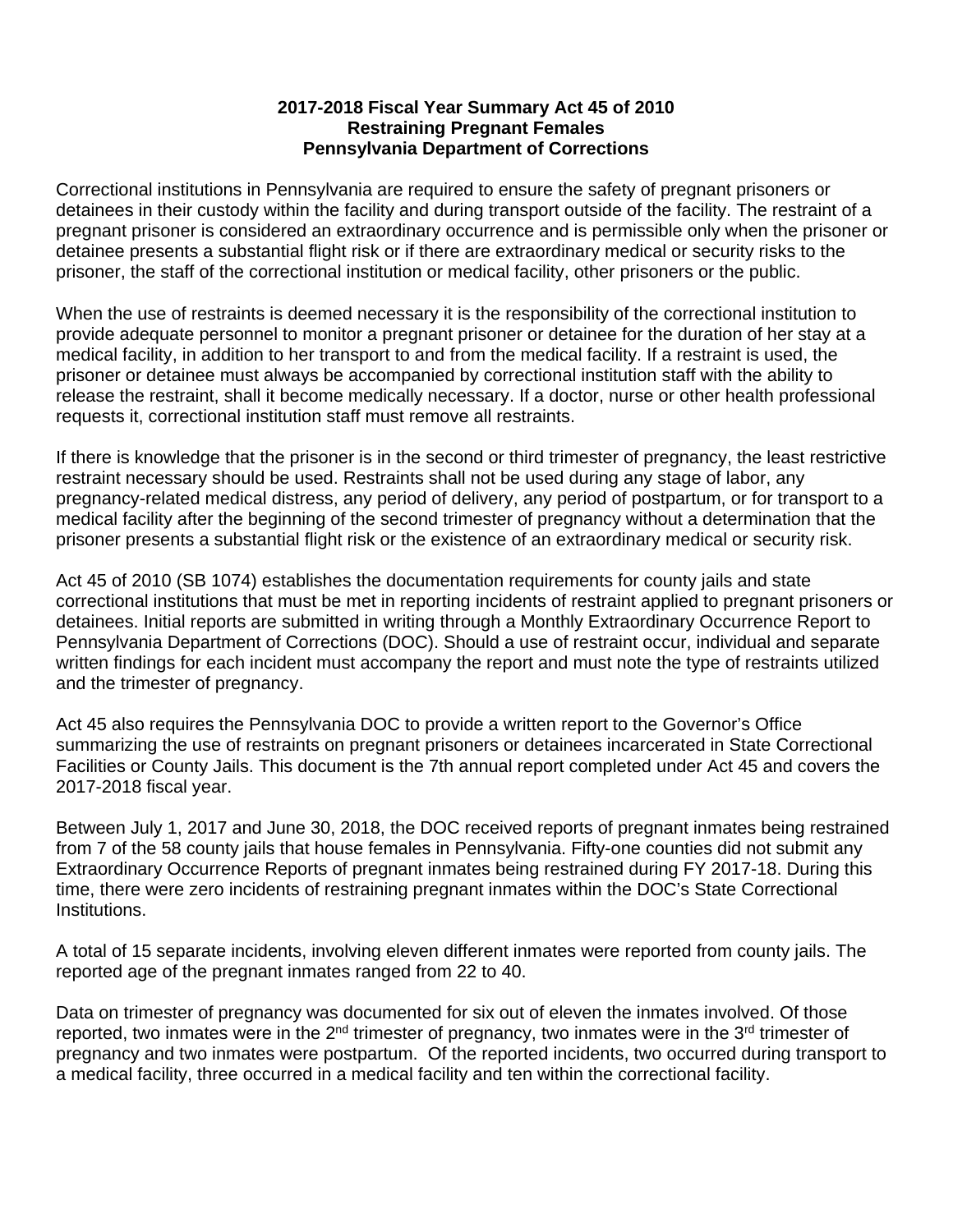Restraints were administered as follows:

- Handcuffs only were used in four incidents.
- Handcuffs and ankle restraints were used in four incidents.
- Handcuffs, ankle restraints and oleoresin capsicum were used in one incident.
- Restraint chairs were used in four incident
- Restraint chair and a taser were used in one incident
- One incident did not detail the type of restraint used.

"Self and/or staff harm" is cited as the reason for the use of restraints on pregnant females in seven incidents. Additionally, two incidents cited "transportation", four incidents cited aggressive behavior or failure to cooperate" and two incidents cited "escape or flight risk/history" as the reason for the use of restraints.

A breakdown of the incidents by county is shown below, followed by a three-year overview of the use of restraints by type.

## **Summary of Restraints Used on Pregnant Inmates, by County Jail**

July 1, 2017 – June 30, 2018

| <b>County Jail /</b><br><b>Institution</b> | <b>Number</b><br><b>of</b><br><b>Incidents</b> | <b>Types of Restraints</b>                                      | Incidents by<br><b>Trimester</b>   | <b>Number</b><br><b>of</b><br><b>Inmates</b> |  |  |
|--------------------------------------------|------------------------------------------------|-----------------------------------------------------------------|------------------------------------|----------------------------------------------|--|--|
| <b>Berks</b>                               | $\overline{4}$                                 | Handcuffs(1),<br>Taser $(1)$ ,<br>Restraint Chair (3)           | $4 - 2nd$ Trimester                | 3                                            |  |  |
| Dauphin                                    | 1                                              | <b>Restraint Chair</b>                                          | 1 - Unknown                        | 1                                            |  |  |
| Lancaster                                  | 1                                              | <b>Handcuffs</b><br>Ankle shackles                              | 1- Postpartum                      | 1                                            |  |  |
| Lebanon                                    | 1                                              | Unknown                                                         | 1- Postpartum                      | 1                                            |  |  |
| Luzerne                                    | $\overline{4}$                                 | Handcuffs (3)<br>Restraint Chair (1)<br>Ankle shackles (3)      | 3-Unknown<br>$1 - 3rd$ Trimester   | 2                                            |  |  |
| Lycoming                                   | 1                                              | Handcuffs Only                                                  | 1 - Unknown                        | 1                                            |  |  |
| Montgomery                                 | 3                                              | Handcuffs Only(3)<br>Ankle shackles(1)<br>Oleoresin capsicum(1) | 2 - Unknown<br>$1 - 3rd$ Trimester | $\overline{2}$                               |  |  |
| <b>Total</b>                               | 15                                             |                                                                 |                                    | 11                                           |  |  |
|                                            |                                                |                                                                 |                                    |                                              |  |  |